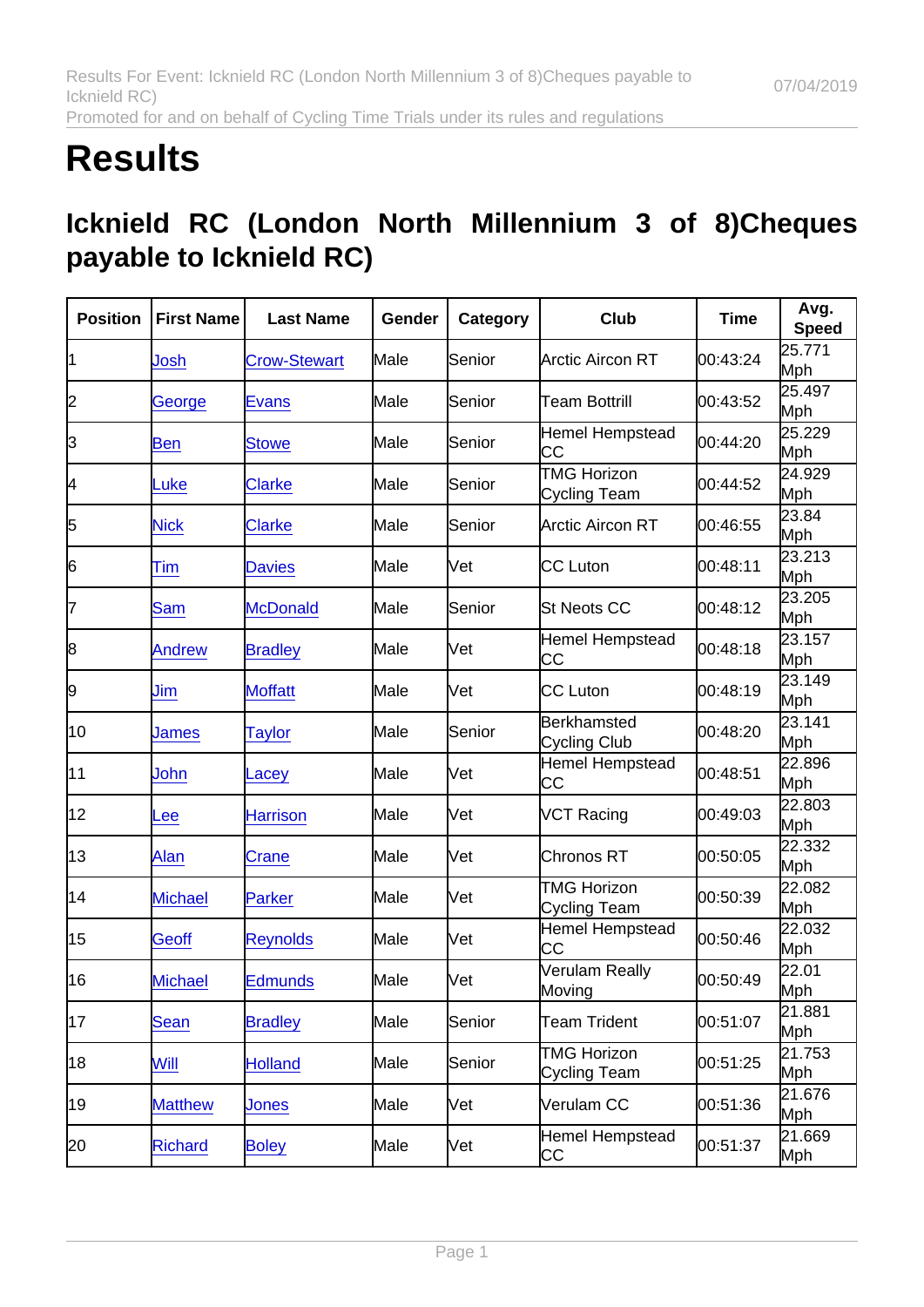Results For Event: Icknield RC (London North Millennium 3 of 8)Cheques payable to Icknield RC) 07/04/2019

|    |                  | Promoted for and on behalf of Cycling Time Trials u<br>Position  First Name   Last Name   Gender |        | Category | nder its rules and regulations<br>Club | <b>Time</b> | Avg.<br>Speed |
|----|------------------|--------------------------------------------------------------------------------------------------|--------|----------|----------------------------------------|-------------|---------------|
| 21 | Jon              | <b>Friend</b>                                                                                    | Male   | lVet     | <b>Bedfordshire Road</b><br>RT         | 00:51:41    | 21.641<br>Mph |
| 22 | <b>Nathan</b>    | Gallavan                                                                                         | Male   | Senior   | <b>Team Corley Cycles</b>              | 00:51:45    | 21.613<br>Mph |
| 23 | <b>David</b>     | <b>Atkinson</b>                                                                                  | Male   | Vet      | VCT Racing                             | 00:51:52    | 21.564<br>Mph |
| 24 | <b>Abid</b>      | <b>Hussain</b>                                                                                   | Male   | Vet      | <b>Icknield RC</b>                     | 00:51:56    | 21.537<br>Mph |
| 25 | <b>Christian</b> | Olley                                                                                            | Male   | Vet      | <b>TMG Horizon</b><br>Cycling Team     | 00:52:07    | 21.461<br>Mph |
| 26 | <b>Nicholas</b>  | Coe                                                                                              | Male   | Vet      | Verulam Really<br>Moving               | 00:52:30    | 21.304<br>Mph |
| 27 | lan              | <b>Markham</b>                                                                                   | Male   | Vet      | Chronos RT                             | 00:52:43    | 21.217<br>Mph |
| 28 | <b>Helen</b>     | <b>Reynolds</b>                                                                                  | Female | Vet      | Hemel Hempstead<br>CС                  | 00:52:57    | 21.123<br>Mph |
| 29 | <b>Neal</b>      | <b>Marrin</b>                                                                                    | Male   | Vet      | <b>Finsbury Park CC</b>                | 00:53:31    | 20.899<br>Mph |
| 30 | Ross             | <b>Thomson</b>                                                                                   | Male   | Vet      | <b>Hitchin Nomads CC</b>               | 00:53:54    | 20.751<br>Mph |
| 31 | Peter            | <b>Richards</b>                                                                                  | Male   | Vet      | Icknield RC                            | 00:54:02    | 20.7 Mph      |
| 32 | <b>Trevor</b>    | <b>Hook</b>                                                                                      | Male   | Vet      | Team Milton Keynes                     | 00:54:07    | 20.668<br>Mph |
| 33 | Jason            | Lee                                                                                              | Male   | Vet      | Team Milton Keynes                     | 00:54:08    | 20.661<br>Mph |
| 34 | Anthony          | <b>Newland</b>                                                                                   | Male   | Vet      | <b>Bossard Whs</b>                     | 00:54:15    | 20.617<br>Mph |
| 35 | Linda            | <b>Dewhurst</b>                                                                                  | Female | Vet      | Team Milton Keynes                     | 00:54:27    | 20.541<br>Mph |
| 36 | Helen            | <b>Roby</b>                                                                                      | Female | Vet      | Spirit Cycling Club                    | 00:54:36    | 20.485<br>Mph |
| 37 | <b>David</b>     | Morgan                                                                                           | Male   | Vet      | Icknield RC                            | 00:54:55    | 20.367<br>Mph |
| 38 | <b>Richard</b>   | <b>Moule</b>                                                                                     | Male   | Vet      | <b>Bossard Whs</b>                     | 00:55:15    | 20.244<br>Mph |
| 39 | <b>Andrew</b>    | <b>Bright</b>                                                                                    | Male   | Vet      | Chronos RT                             | 00:55:16    | 20.238<br>Mph |
| 40 | <b>Andrew</b>    | <b>Mussett</b>                                                                                   | Male   | Senior   | <b>Team Trident</b>                    | 00:55:23    | 20.195<br>Mph |
| 41 | <b>Elspeth</b>   | Grace                                                                                            | Female | Espoir   | Cambridge<br>University CC             | 00:55:28    | 20.165<br>Mph |
| 41 | <b>Stan</b>      | <b>Nwaka</b>                                                                                     | Male   | Vet      | <b>Verulam Really</b><br>Moving        | 00:55:28    | 20.165<br>Mph |
| 43 | <b>Debbie</b>    | <b>Honour</b>                                                                                    | Female | Vet      | VC 10                                  | 00:55:52    | 20.02<br>Mph  |
| 44 | <b>Duncan</b>    | <b>Godfrey</b>                                                                                   | Male   | Vet      | <b>Team Trident</b>                    | 00:56:41    | 19.732<br>Mph |
| 45 | <b>Matt</b>      | Price                                                                                            | Male   | Vet      | Icknield RC                            | 00:56:42    | 19.726<br>Mph |